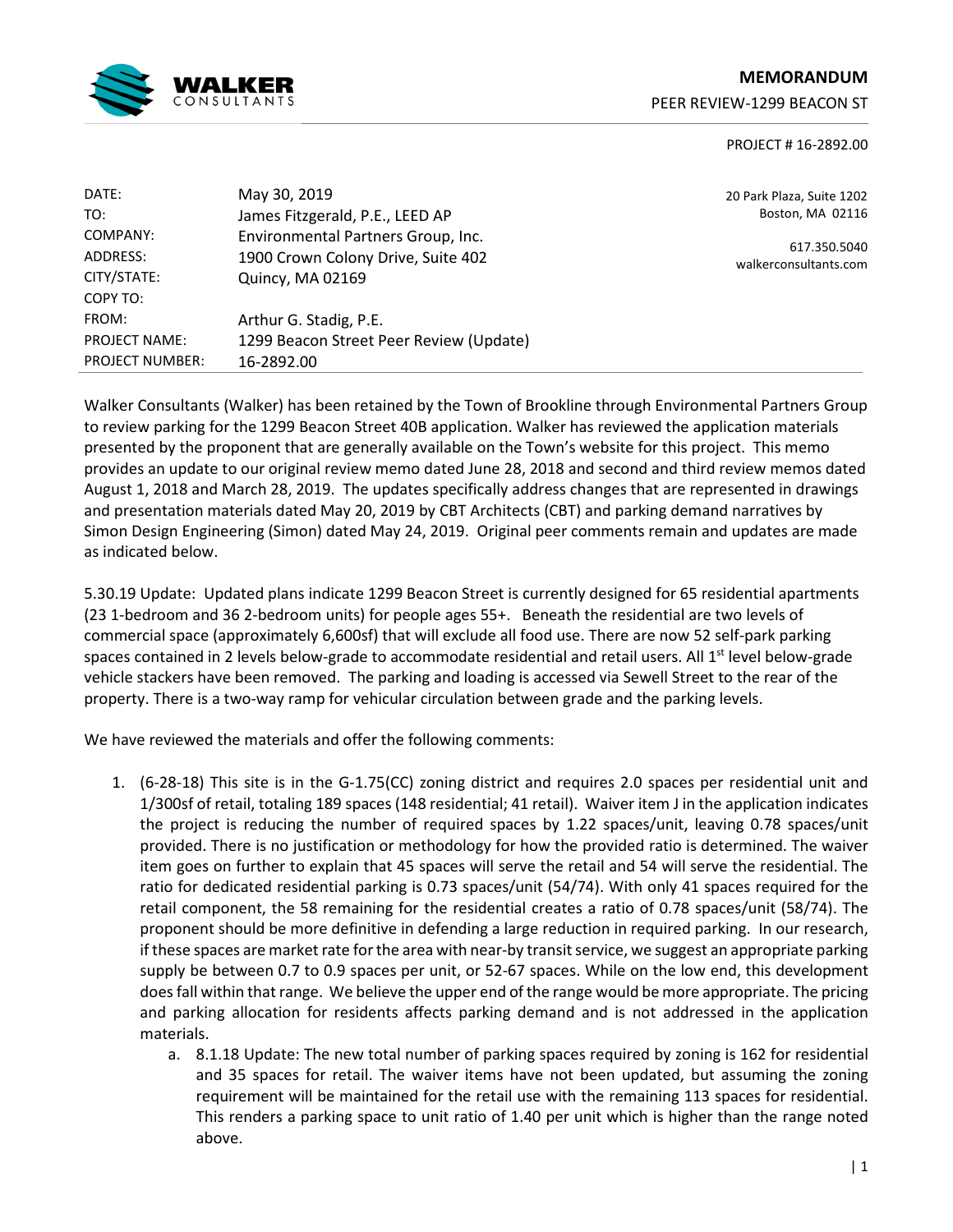

# PROJECT # 16-2892.00

- b. 3.28.19 Update: The new total number of parking spaces required by zoning is 148 residential spaces, and 40 spaces for restaurant or 14 spaces for retail, depending on actual use. The waiver has not been updated to reflect the updated programming. We continue to recommend that the parking supply for the residential component be between 0.7 and 0.9 spaces/unit plus a ratio of 0.1 for tradespeople/visitors. The current design has 74 units planned (32 one-bed, 42 two-bed) and a parking supply of 87 spaces. Because of the bed mix, we recommend the higher end of the range. The fact that this is a 55+ community tends to suppress that down, so 0.8 spaces/unit plus 0.1 for tradespeople/visitors (see paragraph 2 below) or 0.9 total is appropriate. This gives a recommended residential related total of 67 spaces (0.9 X 74).
- c. 3.28.19 Update: Simon's 2-26-19 updated report does not indicate a residential parking demand but rather indicates how many would be available after subtracting commercial/restaurant requirements from the 87 provided. The Simon report indicates 67 spaces are needed for casual fine dining restaurant on peak weekend (59 weekday) or 12 spaces are required for retail on weekend (11 weekday). This would leave 75 spaces for residents (1.0/unit) if retail is used for the commercial space and 20 spaces for residents (0.27/unit) if fine casual dining is used for the commercial space. The report offers that using the zoning required 40 spaces for restaurant will leave 47 spaces for residents (0.64/unit). In Walker's opinion, the report does a good job of bracketing what the parking requirements may be given the possible uses of the commercial space. Again, we offer that providing spaces to meet the residential only demand of 67 spaces (see paragraph b above) is appropriate. The supply of 87 spaces will therefore not adequately serve some high parking demand uses for the commercial space.
- d. 3.28.19 Update: The Engler letter indicates multiple points to provide comment to. The conclusions do not state what the intended allocation of the 87 provided spaces would be, but supposes that if the zoning required 40 spaces were imposed, then 47 spaces would remain for the residents which represents a ratio of 0.63 spaces/unit. While not stated, this would imply visitors and service providers would also use the 40 restaurant spaces.
	- I. The Engler letter refers to three other recent 40B projects (420 Harvard Street, 455 Harvard Street, and 40 Centre Street) and partially references requirements for residential and commercial. Walker has no comment on 420 Harvard other than the commercial space had limitations on use of the commercial space which the proponent is against for this project. Walker was involved as reviewer in the 455 Harvard Street and at the time of review indicated that 13 spaces (number at time of review) would only partially accommodate residential and employee parking and would not accommodate guests and patrons of the retail. Walker was also involved as reviewer for the 40 Centre Street and recommended slightly more residential parking at 27 spaces with the need for more visitor parking that was not provided. In all cases, it is important to understand among other things, the mix of units for residential, and the nature/restrictions of use for commercial in making comparisons to any other project. The same considerations and basis for recommendations (as reviewer of all) have been made for this project as the two reviewed.
	- II. The Engler letter refers to a long list of existing and approved Coolidge Corner restaurants. I would defer comments as to the dedicated parking for patrons and employees to Brookline Staff. It should be noted that the listed restaurants vary from take-out to casual fine dining. Two of these casual fine dining establishments have valet parking. Parking for Coolidge Corner is partially provided by Lot 11 on Centre Street as well as on-street parking. Again, since the proponent is seeking flexibility in the use of the commercial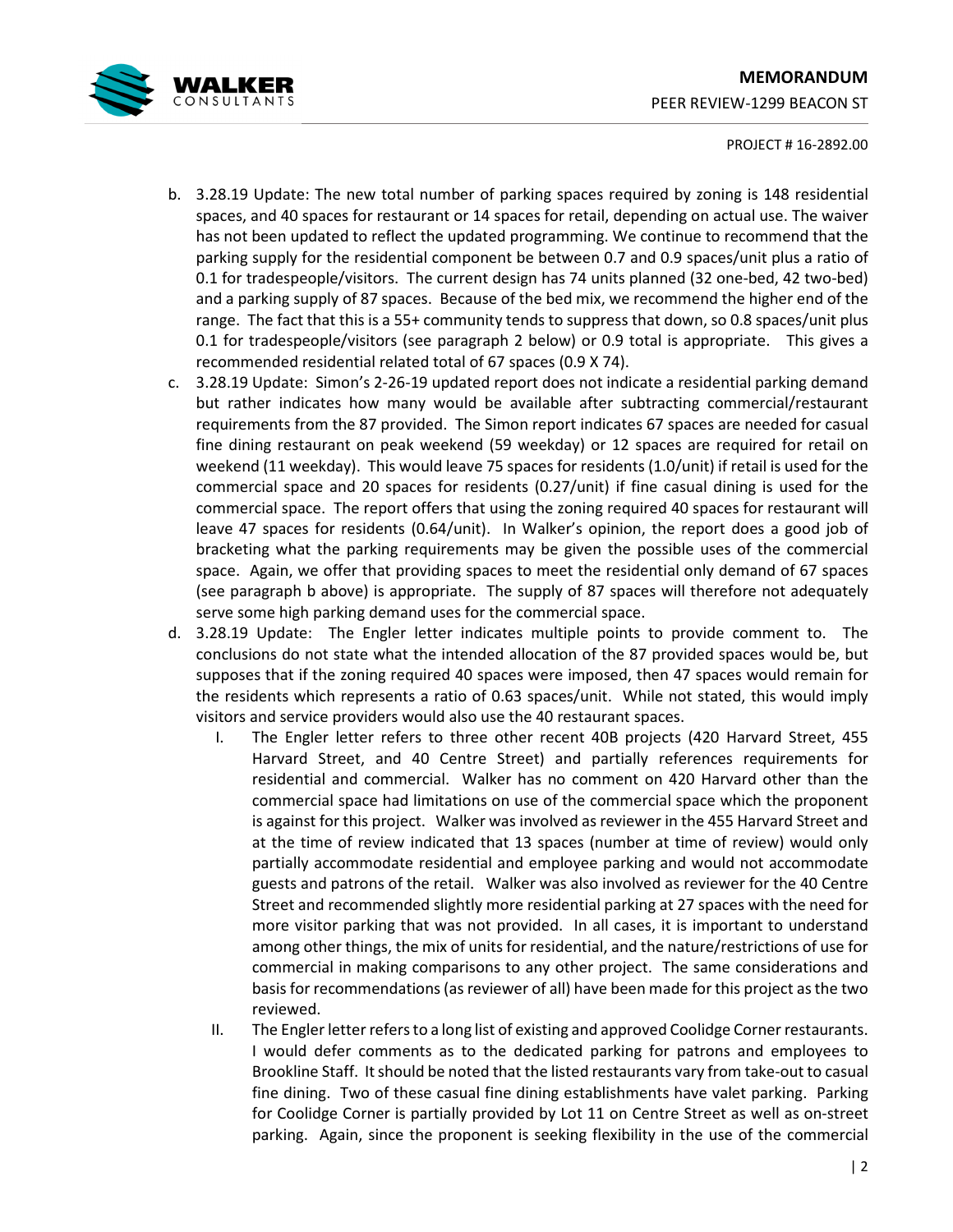# **MEMORANDUM**



PEER REVIEW-1299 BEACON ST

# PROJECT # 16-2892.00

space, parking demand could be as high as that stated in the Simon Report as needing 67 spaces for peak weekend fine casual dining. 5.29.19 Update

- e. 5.30.19 Update: Simon's 5-24-19 updated report does not indicate a residential parking demand but rather indicates how many would be available after subtracting commercial requirements from the 52 provided. The Simon report based on ULI data indicates 15/weekday-17/weekend spaces are needed for retail which is bracketing the zoning mandated 16 spaces. This would leave 35-37 spaces for residents (0.56-0.60/unit). These ratios are lower than our recommendations. Alternatively, the report indicates the proponent's plan to provide a residential parking ratio of 0.64 spaces per unit, or 42 spaces with the remaining 10 spaces for retail and residential visitors. This residential ratio is also lower than our recommendation of 0.7 and 0.9 spaces/unit (46-59 spaces) plus a ratio of 0.1 (7 spaces) for tradespeople/visitors.
- 2. (6-28-18) This zoning district requires 10% of the residential spaces (in a mixed use design) to be designated for use by visitors or tradespeople. In this case, home health aides or similar assistance may be required for this community. On the surface, this seems straightforward for valet operations to park these vehicles the same as any other retail visitor. A more nuanced interpretation also includes the need to provide this number of spaces that is not addressed when providing 0.78 spaces/unit. 74 residential apartments will generate visitor/tradespeople parking which will be additive to the retail and residential values listed above. Depending on time of day/week, this demand may be as high as 10 vehicles.
	- a. 8.1.18 Update: This concept has not been specifically addressed as part of the plan resubmission. Adding 46 parking spaces is an improvement to accommodate visitor parking.
	- b. 3.28.2019 Update: The previous version of the Simon report indicated 8 spaces to be used for guest or tradespeople which is 10% of the total parking supply and complies with zoning. The revised 2-26-19 updated report is silent on visitors and tradespeople. While not stated, guest or tradespeople may use the spaces designated for commercial space on off-peak times. Without knowing the specific retail or dining use, this may be valid and acceptable. If low demand retail is used for the commercial space, the number of remaining spaces will likely accommodate visitors and tradespeople.
	- c. 5.30.19 Update: As noted in Item 1e above, the proponent is allocating 10 spaces to retail and residential visitors which is 19.2% of the total parking supply, but the 10 remaining spaces also assume a lower than recommended residential parking ratio. If the ratios are adjusted to the low end of our recommendations, 0.7 spaces/unit (46 spaces), then 7 spaces are required per zoning for tradespeople and visitors. At 53 spaces, it is one more space than the supply and requires that the 7 visitor/tradespeople parking spaces accommodate all retail. To simplify, our recommendations remain with 0.8 for residents-52 spaces plus 7 for visitor/tradespeople plus 16 for retail which totals 75 spaces. Some sharing of spaces may occur, but also there will likely be restrictions such as resident-only spaces and compact spaces which will reduce the ability for shared-use.
- 3. (6-28-18) We take no exception to the Peak Hour Volume (PHV) information in the traffic report as it relates to residential use. The traffic report indicates a relative PHV of 19% exiting during the morning and 5% entering for residential; a total of 14 trips. The traffic report indicates a relative PHV of 22% entering and 12% exiting during the evening for residential; a total of 20 trips. We do not have enough information as to the retail use to comment on the retail component of the PHV. The report indicates a relative PHV for the retail of 14%-17% both entering and exiting during the evening week day peak and the Saturday mid-day peak. These values are low unless justified by a specific retail use. Retail PHVs could fluctuate from what is in the traffic report. The public transit trips, leaving in the morning and entering in the evening are both 65% of the total trips in each direction.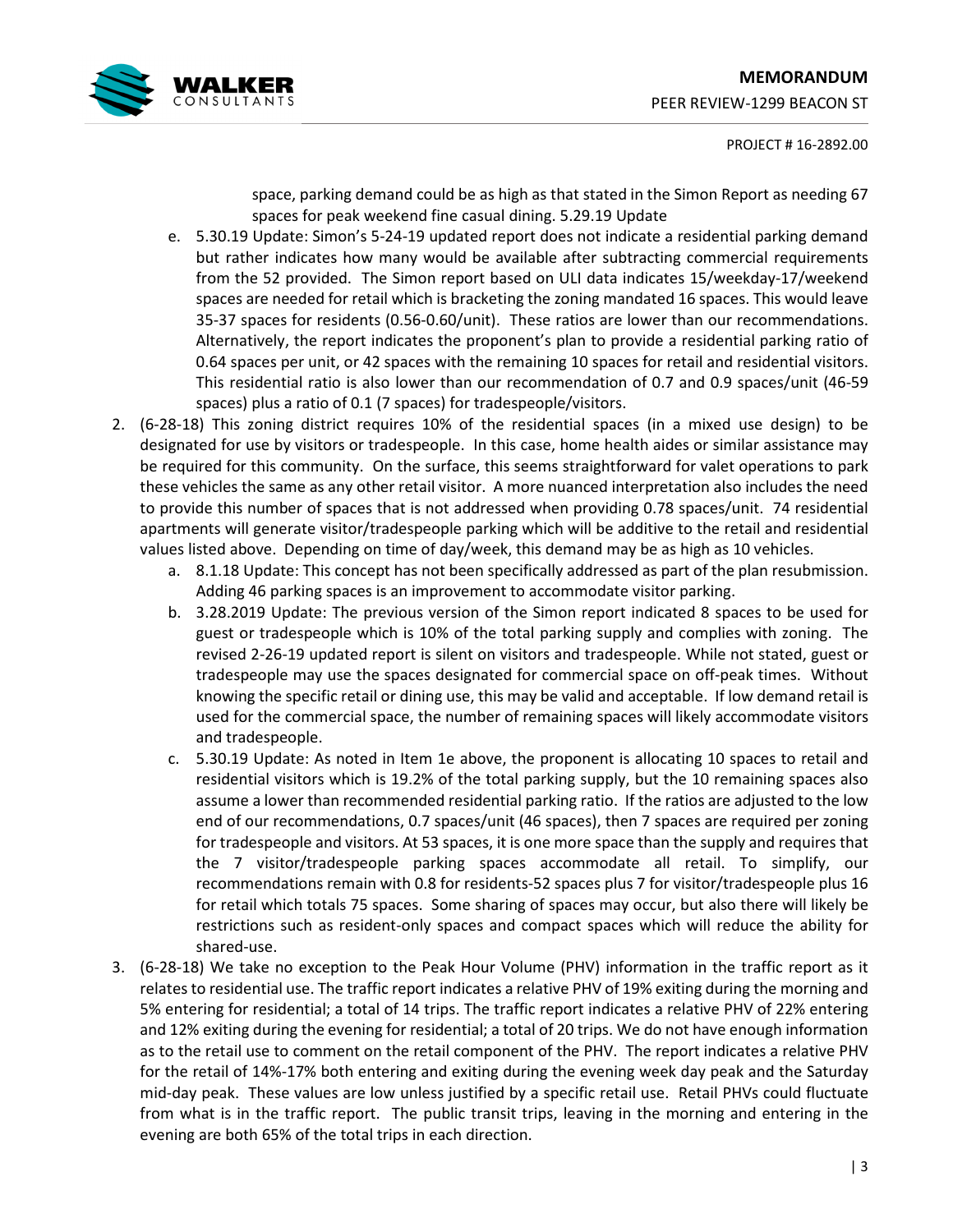

#### PROJECT # 16-2892.00

- a. 8.1.18 Update: The parking count has increased slightly, but we do not see a change in opinion to the comment above.
- b. 3.28.19 Update: The programming has returned to the original numbers in June 2018 and we continue to take no exception to the traffic report.
- c. 5.30.19 Update: The traffic information has not been updated for 65 units. The most current traffic information indicates 79 units.
- 4. (6-28-18) The retail tenants have not been determined in the application and it is difficult to estimate what the PHV will be. PHVs for retail/restaurant can vary between 30%-60% for both in-bound and outbound movements. If the tenant happens to be a restaurant or specialty grocer, for example, the PHV could be as much as 50% or 22 vehicles within the hour, both in and out. Of course, the real traffic will be more random and a Peak Hour Factor (PHF) which addresses a peak during the peak hour will increase the intensity. Add concurrent residential and visitor traffic and the valet operation could become overwhelmed without adequate queuing space at grade. Typically, a single valet runner can handle 12 cars in an hour. The proponent has not provided information about vehicular elevators and the throughput capacity of the equipment and approach could slow operations. The primary concern is that there is not enough staging or parking area to accommodate the PHV during a combined peak retail and residential timeframe. Based on our experience, the design of the ground level access and staging area is likely only adequate for residential operation and likely to be inadequate and problematic for retail operations. We strongly recommend that the proponent provide a detailed operational study of the ground level parking/staging area to show adequacy. Further, parking spaces shown are a very poor levelof-service as indicated below and further complicate the operations.
	- a. 8.1.18 Update: The vehicular elevators have been replaced with a two-way ramp down from grade and another ramp down to the lower parking level. This will help operations. There are no dimensions on the ramp to check maneuverability and the slopes cannot be confirmed. Ramp blends are noted, but 15% and 16% slopes are steep and a poor level of service. The drop-off and pick-up area is presumed to be at the P1 level but there is no definitive indication of this. There is some space to perform drop-off and pick-up operations on P1 but it is not conclusive that this area is adequate for all the operations. The drawings and corresponding notes indicate there may be queuing on the P1 level and the ramp. Asking patrons to queue on a 16% ramp slope is not recommended. The east half of the P1 level will be difficult to access but can be managed by valet operators. There could be congestion on P1 at the bottom of the ramp where this is effectively an intersection and standing cars could disrupt operations. Valet operations must take extra care (especially during the high PHVs) to manage the cars once a patron has dropped off their vehicle and it is waiting to be taken to park. Alternatively, there is little space for a car to be queuing without disrupting operations if the patron has called for their car, but is late in arriving at the drop off area to pick up their car. Again we recommend that the proponent perform a detailed operations study to confirm the valet operations can operate safely and effectively as shown.
	- b. 3.28.19 Update: The parking facility is a self-park design, so comments related to valet operations and queueing do not apply. The two-way ramp is 23' wide with chamfered inside corners and slopes ranging from 7.5% to 12%. Slopes are in a reasonable range and should be confirmed in final design.
	- c. 5.30.2019 Update: The 3.28.19 Update comment still applies.
- 5. (6-28-18) Further to the above point, it is unclear where the vehicular drop-off and pick-up areas are for this operation and how the retail patrons access the public space at the rear of the building that includes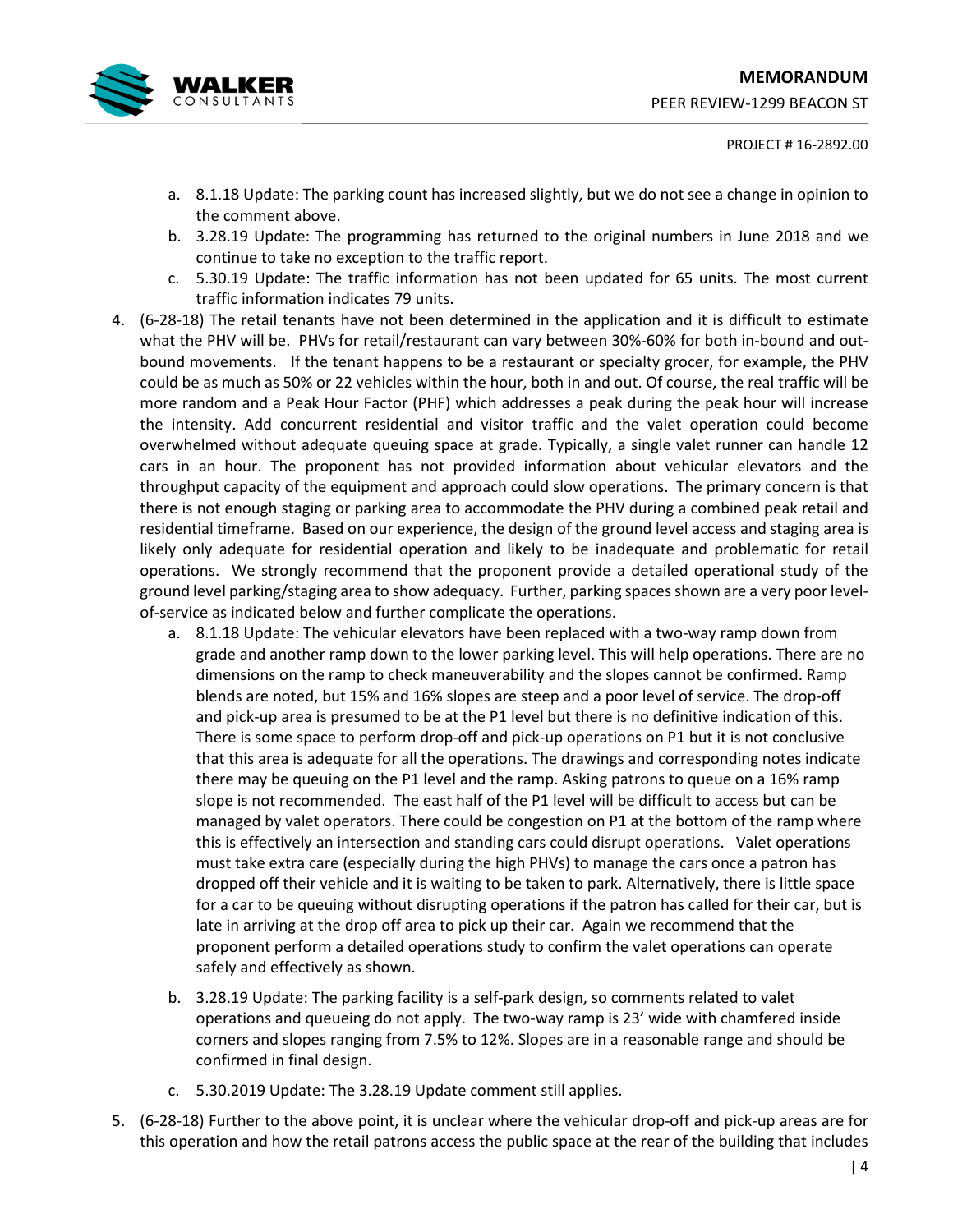# **MEMORANDUM**  PEER REVIEW-1299 BEACON ST



# PROJECT # 16-2892.00

an accessible route. A passenger loading zone is required to be compliant with 521 CMR 23.7. By the size of curb-cuts and drive lanes, we interpret the need to have a one-way circulation. We assume this oneway enters at the loading lane and exits at the parking spaces. If this is the sequence, the vehicular turn from the porte-cochere drop off/loading zone into the vehicle elevator will not work. It's too tight and will require a multi-point turn to align. If the circulation is meant to be a two-way design in front of the vehicle elevators, the curb cut is only 19' and too narrow for two-way traffic. The surface spaces have a drive aisle that is only 19' wide which does not meet zoning and will be very difficult to maneuver into and out of the spaces. There isn't enough maneuvering space for cars to exit the vehicular elevator while other cars are queuing.

- a. 8.1.18 Update: The turn from the porte-cochere drop off area to the ramp will be tight for some cars. A 3-point turn or a wide turn into up-bound ramp traffic may be necessary, slowing operations.
- b. 3.28.19 Update: The turning maneuver into the porte-cochere drop off area was modeled on February 27, 2019 and we take no exception to the maneuver.
- c. 5.30.2019 Update: The 3.28.19 Update comment still applies.
- 6. (6-28-18) 521 CMR 23.8 remarks that van spaces are not required in a valet garage. Standard accessible spaces have not been given a reprieve and appear to be required. A 99-space garage is required to have four accessible spaces. There appears to be one standard accessible space at grade, but there are no others. The regulations do not dictate where the spaces must be. Walker recommends there be at least one on grade in case someone drives a specially designed car that cannot be driven by a valet attendant. These comments do not reflect the additional requirements to meet Federal ADAAG regulations pertaining to accessible spaces. These regulations are even more restrictive and should be carefully reviewed.
	- a. 8.1.18 Update: A 148-space garage is required to have five accessible spaces. There are no accessible spaces shown on the plans.
	- b. 3.28.19 Update: Four accessible spaces are required for this garage and they have been provided on the first level of parking. One space is indicated as van accessible. These spaces appear to reflect 521 CMR 23.8, but may not reflect the additional requirements to meet Federal ADAAG regulations pertaining to accessible spaces. These regulations are even more restrictive and should be carefully reviewed.
	- c. 5.30.19 Update: Three accessible spaces are required for this garage and four have been provided on the first level of parking. One space is indicated as van accessible. These spaces appear to meet 521 CMR 23.8, but may not reflect the additional requirements to meet Federal ADAAG regulations pertaining to accessible spaces. These regulations are even more restrictive and should be carefully reviewed in final design.
- 7. (6-28-18) We agree with the traffic report that the proponent should include electric vehicle charging station(s) in the garage.
	- a. 8.1.18 Update: There are no electric vehicle charging stations shown.
	- b. 3.28.19 Update: There are four electric vehicle charging stations on the plans, or 5.4% of the supply.
	- c. 5.30.19 Update: There are 2 electric vehicle charging stations on the plans, or 3.8% of the supply.
- 8. (6-28-18) The proponent is proposing the use of mechanical vehicle lifts (vehicle stackers). The use of stackers is fairly common in dense urban parking and typically requires valet parking. As the system also uses vehicle elevators for access from grade, this further requires valet operation as proposed by the proponent. Operation of both the vehicle elevators and vehicle stackers requires training and a license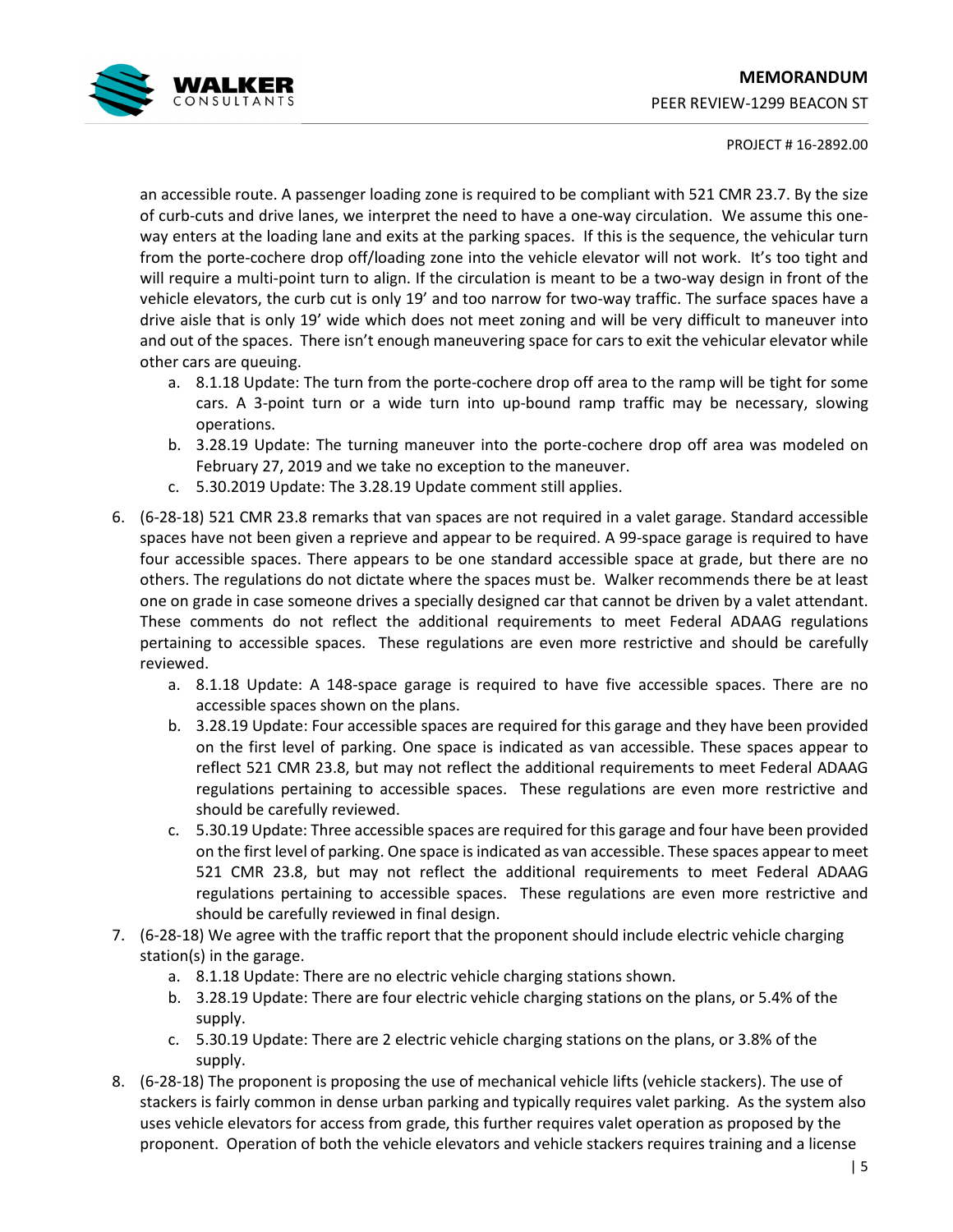# **MEMORANDUM**  PEER REVIEW-1299 BEACON ST



# PROJECT # 16-2892.00

for individual operators by the Elevator Board per 524 CMR 26.00. Any minimal stacker system noise (hydraulic equipment) will be contained within the below grade level. With proper maintenance, the stackers can be dependable and reliable. Periodic and annual maintenance of the system hydraulics are required to be performed by qualified personnel, typically the manufacturer. Stackers can be on standby power, but would also practically require at least one vehicle elevator to also be on stand-by power. Installation and other requirements are covered by 524 CMR 26.00. Typically, vehicles that are only used occasionally are stored in the upper positions of the stackers. The valet operators will be required to coordinate placement and movement of vehicles to optimize system efficiency. The layout of the stacker system is reasonable and should not present any significant issues with vehicle movements. Proper valet staffing is required to operate the system in a timely manner. We recommend a detailed operational study as outlined in item 4 above.

- a. 8.1.18 Update: This comment is still applicable to the updated layout except for the vehicle elevator which has been replaced.
- b. 3.28.19 Update: This stacker related review item no longer applies. Stackers have been removed from the project.
- c. 5.30.19 Update: This stacker related review item no longer applies. Stackers have been removed from the project.
- 9. (6-28-18) The proponent is requesting a waiver (item K) for the off-street parking design and dimension requirements. It should be noted that the below-grade spaces are being used by valet drivers who will be used to the tight dimensions. The tight dimensions will generally slow operations which affect other concerns noted above. There are no specific parking geometrics cited for this waiver, but the following parking components do not meet the zoning requirements.
	- a. As noted above, the surface spaces do not meet zoning and are a Level of Service (LOS) F maneuverability. This is the most critical of all the waiver requests.
	- b. The spaces in the basement are stackers and many are compact. Zoning allows for 25% to be compact and the proponent is proposing 30 compact spaces or 30%. There is a provision about increasing the number of compact spaces up to 50%, but it requires special permitting and an increase in the number of spaces.
		- i. From the Zoning By-law: *If authorized by special permit, the percent of compact spaces may be increased up to 50% provided that one additional parking space (either full size or compact), not to be included in the total number of spaces required pursuant to §6.02, paragraph 1., is provided for every eight compact spaces proposed beyond the 25% allowed by right, but at least one additional space shall be provided in any case where a special permit is granted pursuant to this section.*

While compact spaces are allowed in the garage, we do not recommend using them, especially in a layout with vehicular stackers. Smaller stackers are more restrictive in size than compact surface space where valet runners can take more liberties with parking layouts.

- i. 8.1.18 Update: Compact space are not noted on the plans but it is likely the project dimensions have not changed.
- ii. 3.28.19 Update: There are 21 compact spaces shown on the plans. This is 28.4% of the parking supply and appears to require a special permit. We continue to recommend against using them. They are restrictive and people often mis-park over the paint stripe into the next space. The 20' drive aisle complies with zoning, but is narrow for proper maneuvering.